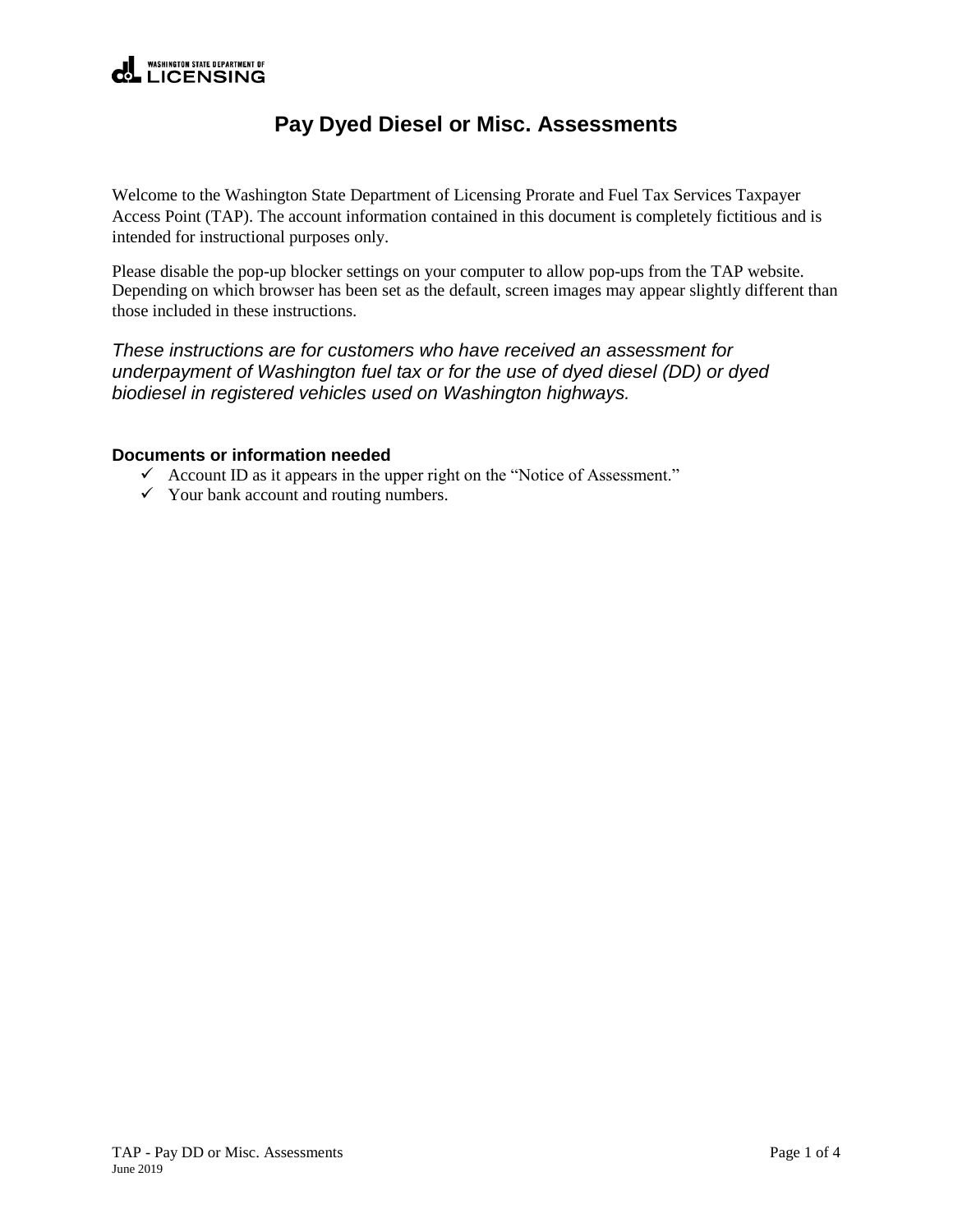## **Instructions for Paying Assessments**

| <b>axpayer</b><br>ccess<br>oint                                                                                                                                                                                                                                                                                                                                                                                                                                                                                                                                                                                                                                                                                                                                                                                                                         | <b>Prorate and Fuel Tax Services</b><br><b>WASHINGTON STATE DEPARTMENT OF</b><br><b>LICENSING</b>                                                                                                                                          |
|---------------------------------------------------------------------------------------------------------------------------------------------------------------------------------------------------------------------------------------------------------------------------------------------------------------------------------------------------------------------------------------------------------------------------------------------------------------------------------------------------------------------------------------------------------------------------------------------------------------------------------------------------------------------------------------------------------------------------------------------------------------------------------------------------------------------------------------------------------|--------------------------------------------------------------------------------------------------------------------------------------------------------------------------------------------------------------------------------------------|
| IFTA / Prorate (IRP) / Fuel Tax / Unlicensed Refund<br><b>Application</b><br>If you already have an active IFTA, Fuel Tax, or Dyed Diesel License, Prorate<br>(IRP) registration, or Unlicensed Refund with the Washington State Department<br>of Licensing and you do not have a username to access your account, click the<br>"Create a new username" button.<br>Create a new username<br>If you do not have an active IFTA. Fuel Tax, or Dyed Diesel License, Prorate<br>(IRP) registration, or Unlicensed Refund account with the Washington State<br>Department of Licensing, click the "Apply for a new account" button.<br>Apply for a new account<br>If you are trying to pay a Dyed Diesel Violation or an Unlicensed Fuel Tax<br>Violation click the "Pay an assessment" button.<br>Pay an assessment<br>Check the status of your application | <b>Already registered?</b><br><b>Username</b><br>Required<br>Rea<br>Password<br>Required<br><b>Authentication Code</b><br>Login<br>I forgot my username<br>I forgot my password<br>Find more information on TAP<br>Tell us how we're doing |
| dol.wa.gov   Contact Us   About Us   Survey   More About TAP   Copyright © 2015                                                                                                                                                                                                                                                                                                                                                                                                                                                                                                                                                                                                                                                                                                                                                                         |                                                                                                                                                                                                                                            |

Click the **Pay** an assessment button.

The next screen, not shown here is the instruction screen. Read before clicking **Next.**

| <b>T</b> axpayer<br><b>A</b> ccess<br>Ploint |                                                 |                                            |          | <b>Prorate and Fuel Tax Services</b><br><b>WASHINGTON STATE DEPARTMENT OF</b> |             |
|----------------------------------------------|-------------------------------------------------|--------------------------------------------|----------|-------------------------------------------------------------------------------|-------------|
| <b>Menu</b>                                  | 1. Instructions                                 | 2. Account Verification 3. Payment Details |          |                                                                               |             |
| Home                                         | <b>Account Verification</b>                     |                                            |          |                                                                               |             |
| Back                                         | Select an account type to pay                   | Required                                   | Required |                                                                               |             |
| View Support ID                              | Cancel                                          | Dyed Diesel Violator<br>Misc. Assessment   |          | <b>Back</b>                                                                   | <b>Next</b> |
| <b>WLT</b><br><b>Toggle Log</b>              |                                                 |                                            |          |                                                                               |             |
| Data: Linie P                                |                                                 |                                            |          |                                                                               |             |
| RunDate: 18-Jun-2019                         |                                                 |                                            |          |                                                                               |             |
| Last Request: 742ms<br>(739ms)               |                                                 |                                            |          |                                                                               |             |
| <b>Navigation</b>                            |                                                 |                                            |          |                                                                               |             |
| Logon                                        |                                                 |                                            |          |                                                                               |             |
| » Make a Payment                             |                                                 |                                            |          |                                                                               |             |
| <b>TAP Help</b><br>TAD House To Hidage       | Us I Survey   More About TAP   Copyright @ 2015 |                                            |          |                                                                               |             |

Select the type of assessment that is applicable, **Dyed Diesel Violator** or **Misc Assessment.**

Enter the **Account ID** as it appears in the upper right on the "Notice of Assessment then click **Next.**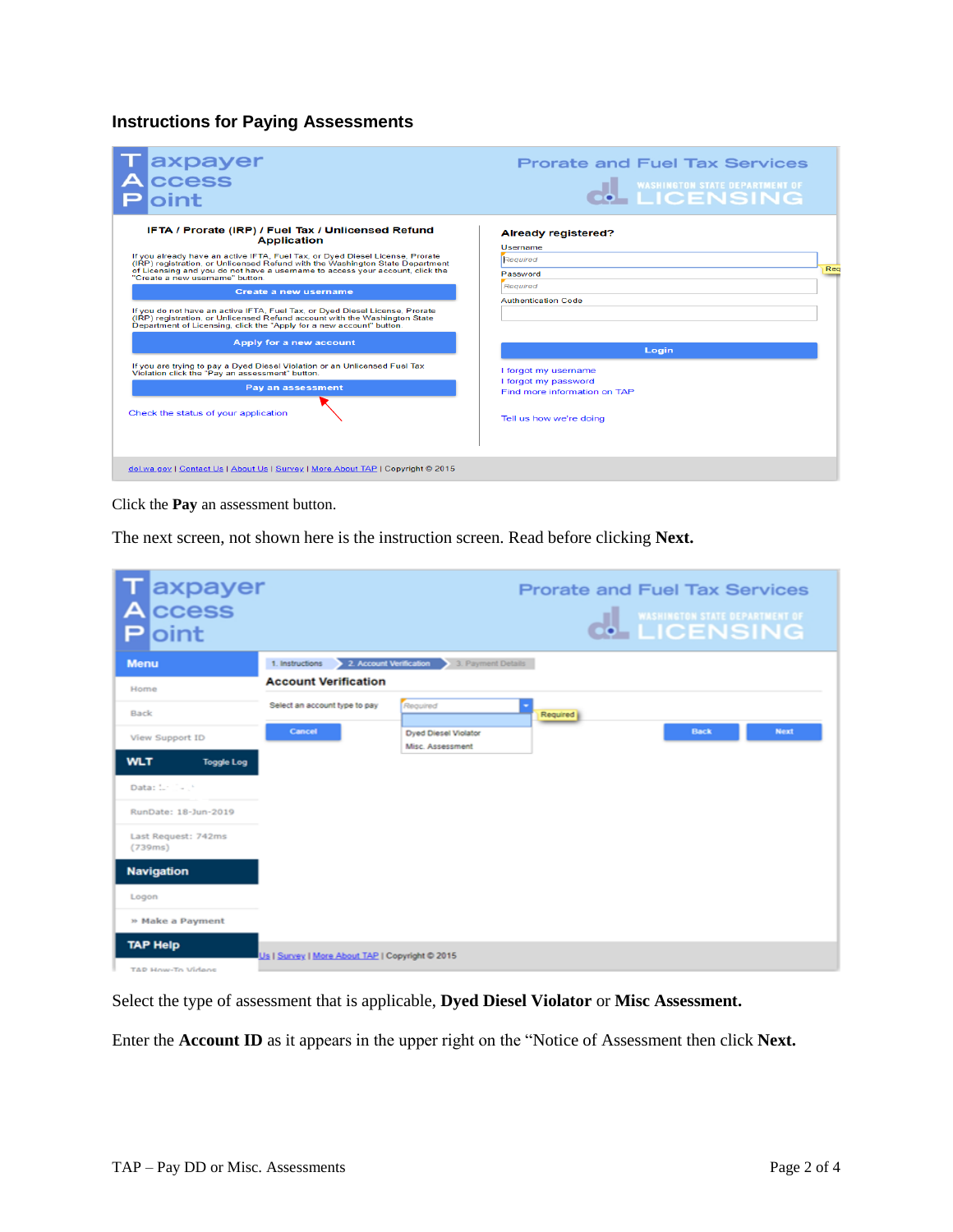| Taxpayer<br>Access<br>loint                                                     |                                                                                                     |                                          |                    |                       | <b>Prorate and Fuel Tax Services</b><br><b>THE WASHINGTON STATE DEPARTMENT OF</b> |               |
|---------------------------------------------------------------------------------|-----------------------------------------------------------------------------------------------------|------------------------------------------|--------------------|-----------------------|-----------------------------------------------------------------------------------|---------------|
| <b>Menu</b>                                                                     | 1. Instructions                                                                                     | 2. Account Verification                  | 3. Payment Details |                       |                                                                                   |               |
| Home                                                                            | <b>Payment Details</b>                                                                              |                                          |                    |                       |                                                                                   |               |
| <b>Back</b>                                                                     | Please note: If you do not pay the full amount owed, you are still liable for all outstanding debt. |                                          |                    |                       |                                                                                   |               |
| <b>View Support ID</b>                                                          | <b>Dyed Diesel Violator</b>                                                                         |                                          |                    |                       | Payment Date 18-Jun-2019                                                          | 园             |
| <b>WLS</b>                                                                      | PAY TO THE<br>ORDER OF                                                                              | Washington State Department of Licensing |                    |                       | Reauired                                                                          | Required      |
| RunDate: 18-Jun-2019                                                            |                                                                                                     |                                          |                    |                       |                                                                                   |               |
| <b>Navigation</b>                                                               |                                                                                                     |                                          |                    |                       |                                                                                   |               |
| Logon                                                                           | MEMO:                                                                                               |                                          |                    |                       |                                                                                   |               |
| » Make a Payment                                                                | <b>Bank Account Type</b>                                                                            | <b>Routing Number</b>                    |                    | <b>Account Number</b> | <b>Account Number Confirm</b>                                                     |               |
|                                                                                 | Reauired                                                                                            | Reauired<br>٠                            |                    | Reauired              | Reauired                                                                          |               |
|                                                                                 | Foreign Bank                                                                                        |                                          |                    |                       |                                                                                   |               |
|                                                                                 | Cancel                                                                                              |                                          |                    |                       | <b>Back</b>                                                                       | <b>Submit</b> |
| dol.wa.gov   Contact Us   About Us   Survey   More About TAP   Copyright @ 2015 |                                                                                                     |                                          |                    |                       |                                                                                   |               |

An electronic check will appear, for completion.

**Payment Type**, **Date** will autofill.

- **Payment Amount**, enter the amount.
- **Bank Account Type**, from the drop down menu select, *Checking or Savings.*

| Your Name<br><b>Your Address</b> |      | 1001           |
|----------------------------------|------|----------------|
|                                  | DATE |                |
| PAY TO THE<br>ORDER OF           |      |                |
|                                  |      | <b>DOLLARS</b> |
| Your Bank Name                   |      |                |
| MEMO                             |      |                |
| : 123456789 : 0000987654321 :    | 1001 |                |

- **Routing Number**, enter your 9 digit routing number for your banking institution.
- **Account Number**, enter your bank account number.
- **Account Number Confirm**, re-enter your bank account number to confirm.

Click **Submit.**